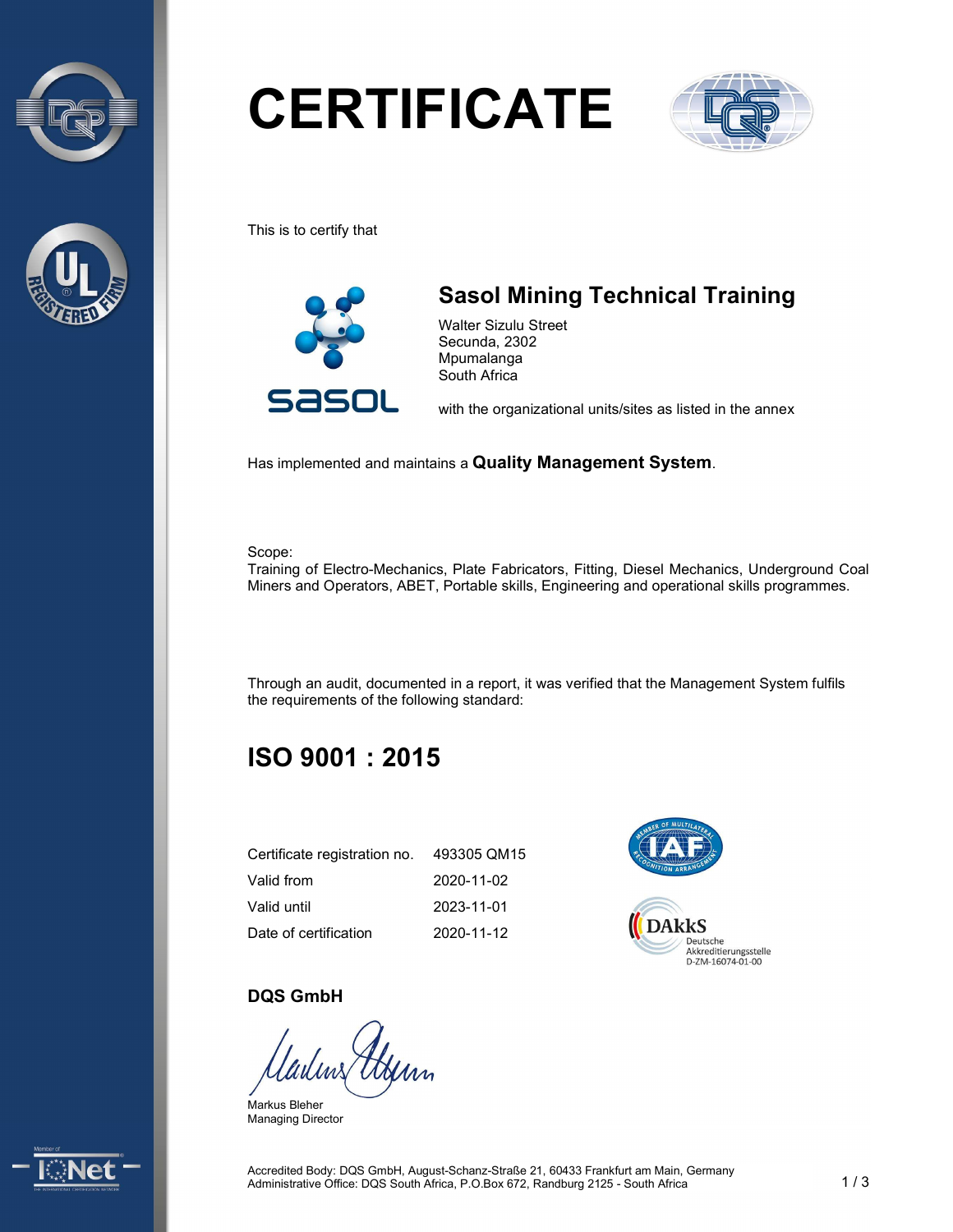



## Annex to certificate Registration No. 493305 QM15

## Sasol Mining Technical Training

Walter Sizulu Street Secunda, 2302 **Mpumalanga** South Africa

Location Scope Scope

40601705 Sasol Mining Technical Training Bosjesspruit DCTC Farm, District: Bosjesspruit 291 IS Highveld Ridge **Mpumalanga** South Africa

Training of Electro-Mechanics, Plate Fabricators, Fitting, Diesel Mechanics, Underground Coal Miners and Operators, ABET, Portable skills, Engineering and operational skills programmes.

#### 40601707

#### Sasol Mining Technical Training Sasol Coal Supply & Twistdraai Export Plant DCTC Farm, District: Brandspruit 318

IS Highveld Ridge Mpumalanga South Africa

Training of Electro-Mechanics, Plate Fabricators, Fitting, Diesel Mechanics, Underground Coal Miners and Operators, ABET, Portable skills, Engineering and operational skills programmes.

#### 40601708

Sasol Mining Technical Training Sasol Mining Central Workshop Farm, District: Brandspruit 318 IS Highveld Ridge Mpumalanga South Africa

40601709 Sasol Mining Technical Training Sigma DCTC Farm, District: Ailette 351 Mooikraal 351 **Sasolburg** Free State South Africa

Training of Electro-Mechanics, Plate Fabricators, Fitting, Diesel Mechanics, Underground Coal Miners and Operators, ABET, Portable skills, Engineering and operational skills programmes.

Training of Electro-Mechanics, Plate Fabricators, Fitting, Diesel Mechanics, Underground Coal Miners and Operators, ABET, Portable skills, Engineering and operational skills programmes.



This annex (2020-11-02) is only valid in connection with the above-mentioned certificate. 2.2 a and 2.2 a  $\sim$  2.2 a  $\sim$  2.2 a  $\sim$  2.2 a  $\sim$  2.2 a  $\sim$  2.2 a  $\sim$  2.2 a  $\sim$  2.2 a  $\sim$  2.2 a  $\sim$  2.2 a  $\sim$  2.2 a  $\sim$  2.2 a  $\sim$  2.2 a  $\sim$  2.2 a  $\sim$  2.2 a  $\sim$  2.2 a  $\sim$